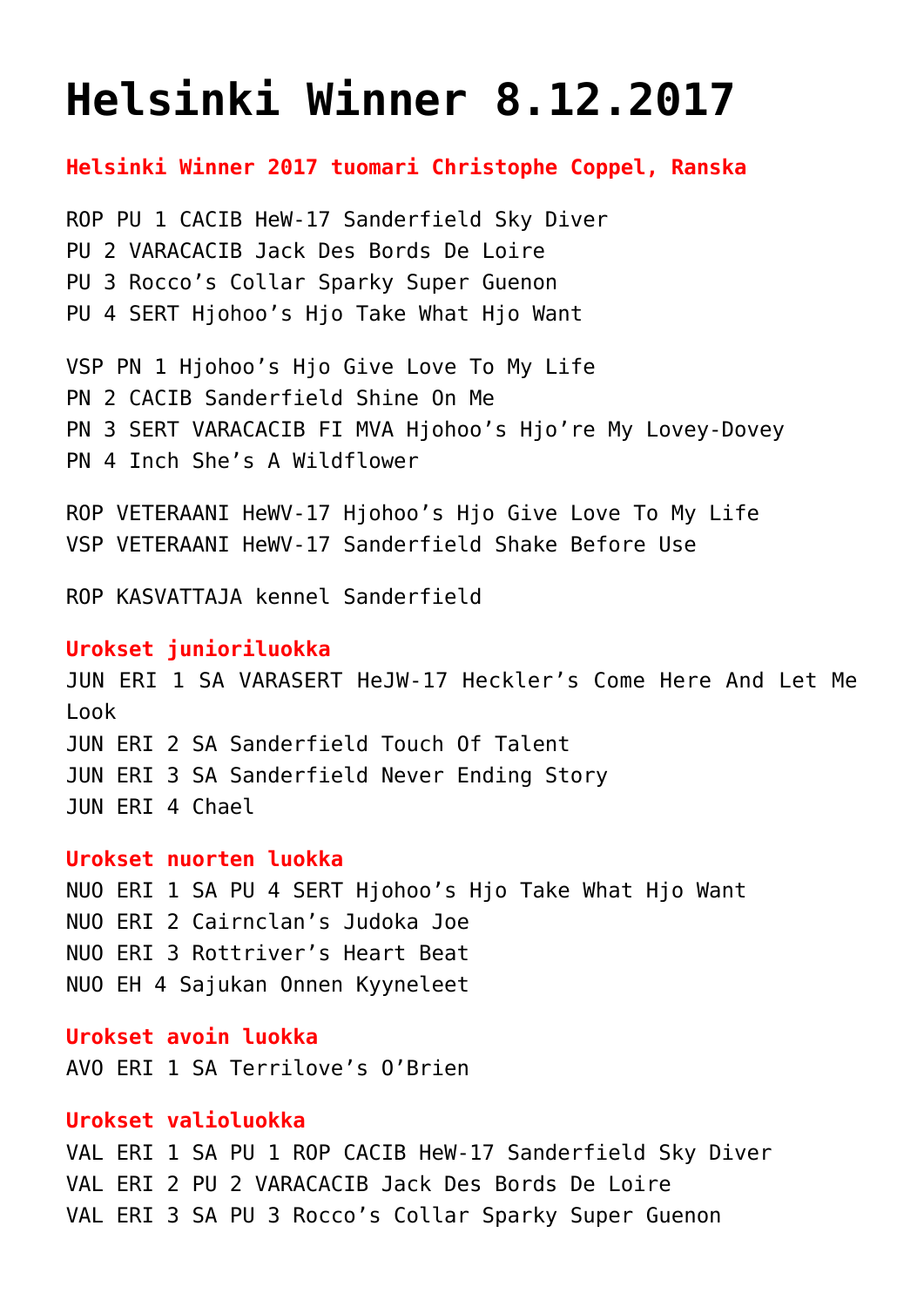VAL ERI 4 Sanderfield Shine Runner VAL ERI No Copyright Nothin'compares To U VAL ERI No Copyright Please Stand By Me VAL ERI Rocco's Collar Tango Obsession

# **Urokset veteraaniluokka**

VET ERI 1 SA VSP VETERAANI HeWV-17 Sanderfield Shake Before Use

#### **Nartut junioriluokka**

JUN ERI 1 SA HeJW-17 Heckler's Here Is My Home JUN ERI 2 Hjohoo's Love The Way Hjo Look JUN ERI 3 Rocco's Collar Magical Queen Of Everything JUN ERI 4 Dreampepper's Dance Like The Wind JUN EH Tähtitornin Tyttö Sinä Olet Tähti

## **Nartut nuorten luokka**

NUO ERI 1 SA VARASERT Hjohoo's Hjour's To Cause A Stir NUO ERI 2 SA Golden Fairytail Good Vibrations NUO ERI 3 Bezaidas Purple Rain NUO ERI 4 Bezaidas Pretty Woman

## **Nartut avoin luokka**

AVO ERI 1 SA Rocco's Collar Fancy Super Player AVO ERI 2 SA Golden Fairytail Face Of Love

## **Nartut valioluokka**

VAL ERI 1 SA PN 2 CACIB Sanderfield Shine On Me VAL ERI 2 SA PN 3 SERT VARACACIB FI MVA Hjohoo's Hjo're My Lovey-Dovey VAL ERI 3 SA PN 4 Inch She's A Wildflower VAL ERI 4 SA Sanderfield Prime Date VAL ERI Golden Fairytail Femme Fatale VAL ERI Rocco's Collar Christmas Glimmer VAL ERI Vicway Lily Of The Valley

# **Nartut veteraaniluokka**

VET ERI 1 SA PN 1 VSP ROP VETERAANI HeWV-17 Hjohoo's Hjo Give Love To My Life